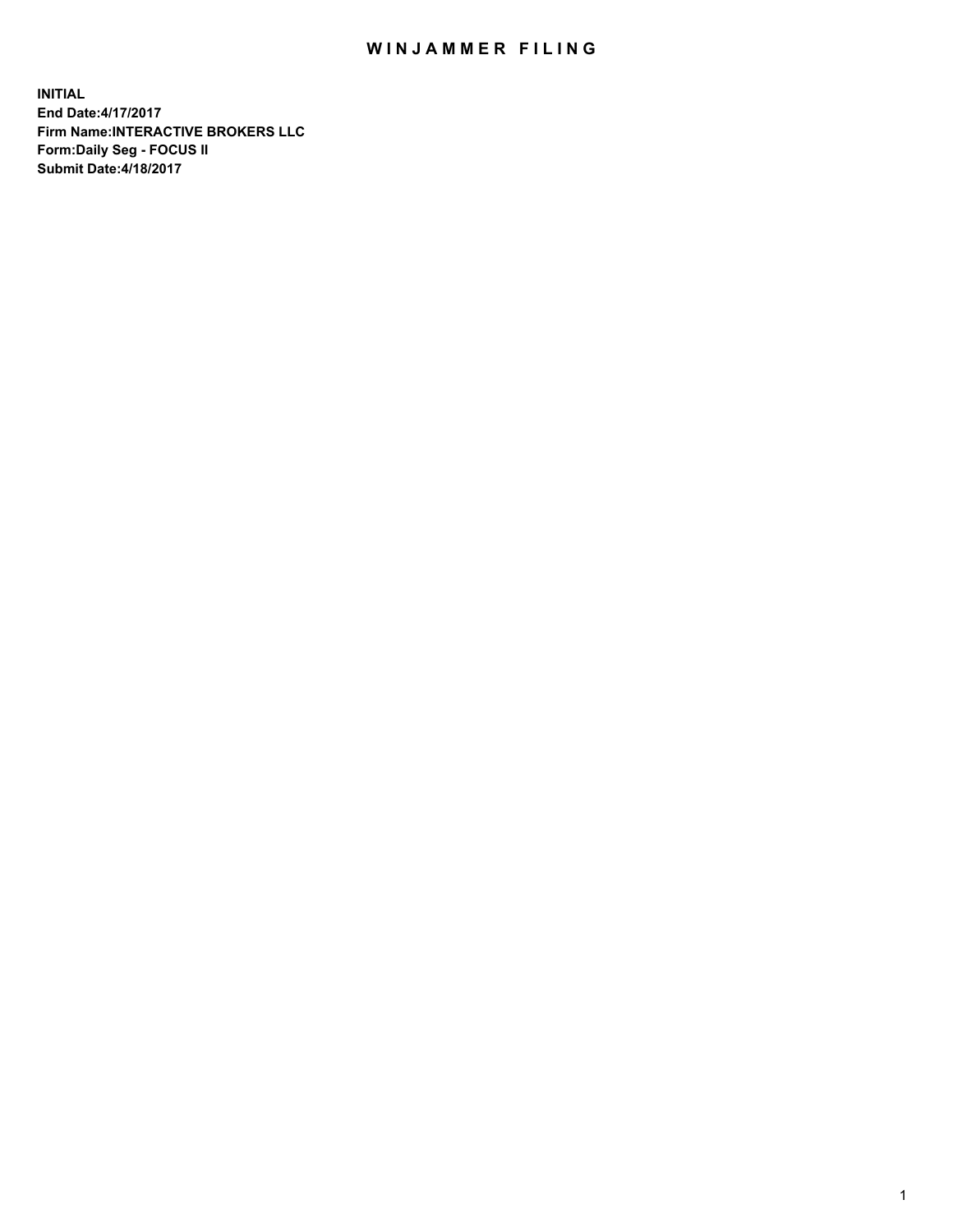## **INITIAL End Date:4/17/2017 Firm Name:INTERACTIVE BROKERS LLC Form:Daily Seg - FOCUS II Submit Date:4/18/2017 Daily Segregation - Cover Page**

| Name of Company<br><b>Contact Name</b><br><b>Contact Phone Number</b><br><b>Contact Email Address</b>                                                                                                                                                                                                                          | <b>INTERACTIVE BROKERS LLC</b><br><b>James Menicucci</b><br>203-618-8085<br>jmenicucci@interactivebrokers.c<br>om |
|--------------------------------------------------------------------------------------------------------------------------------------------------------------------------------------------------------------------------------------------------------------------------------------------------------------------------------|-------------------------------------------------------------------------------------------------------------------|
| FCM's Customer Segregated Funds Residual Interest Target (choose one):<br>a. Minimum dollar amount: ; or<br>b. Minimum percentage of customer segregated funds required:% ; or<br>c. Dollar amount range between: and; or<br>d. Percentage range of customer segregated funds required between: % and %.                       | $\overline{\mathbf{0}}$<br>0<br>155,000,000 245,000,000<br>00                                                     |
| FCM's Customer Secured Amount Funds Residual Interest Target (choose one):<br>a. Minimum dollar amount: ; or<br>b. Minimum percentage of customer secured funds required:%; or<br>c. Dollar amount range between: and; or<br>d. Percentage range of customer secured funds required between: % and %.                          | $\overline{\mathbf{0}}$<br>0<br>80,000,000 120,000,000<br>00                                                      |
| FCM's Cleared Swaps Customer Collateral Residual Interest Target (choose one):<br>a. Minimum dollar amount: ; or<br>b. Minimum percentage of cleared swaps customer collateral required:% ; or<br>c. Dollar amount range between: and; or<br>d. Percentage range of cleared swaps customer collateral required between:% and%. | $\overline{\mathbf{0}}$<br>$\overline{\mathbf{0}}$<br>00<br>0 <sub>0</sub>                                        |

Attach supporting documents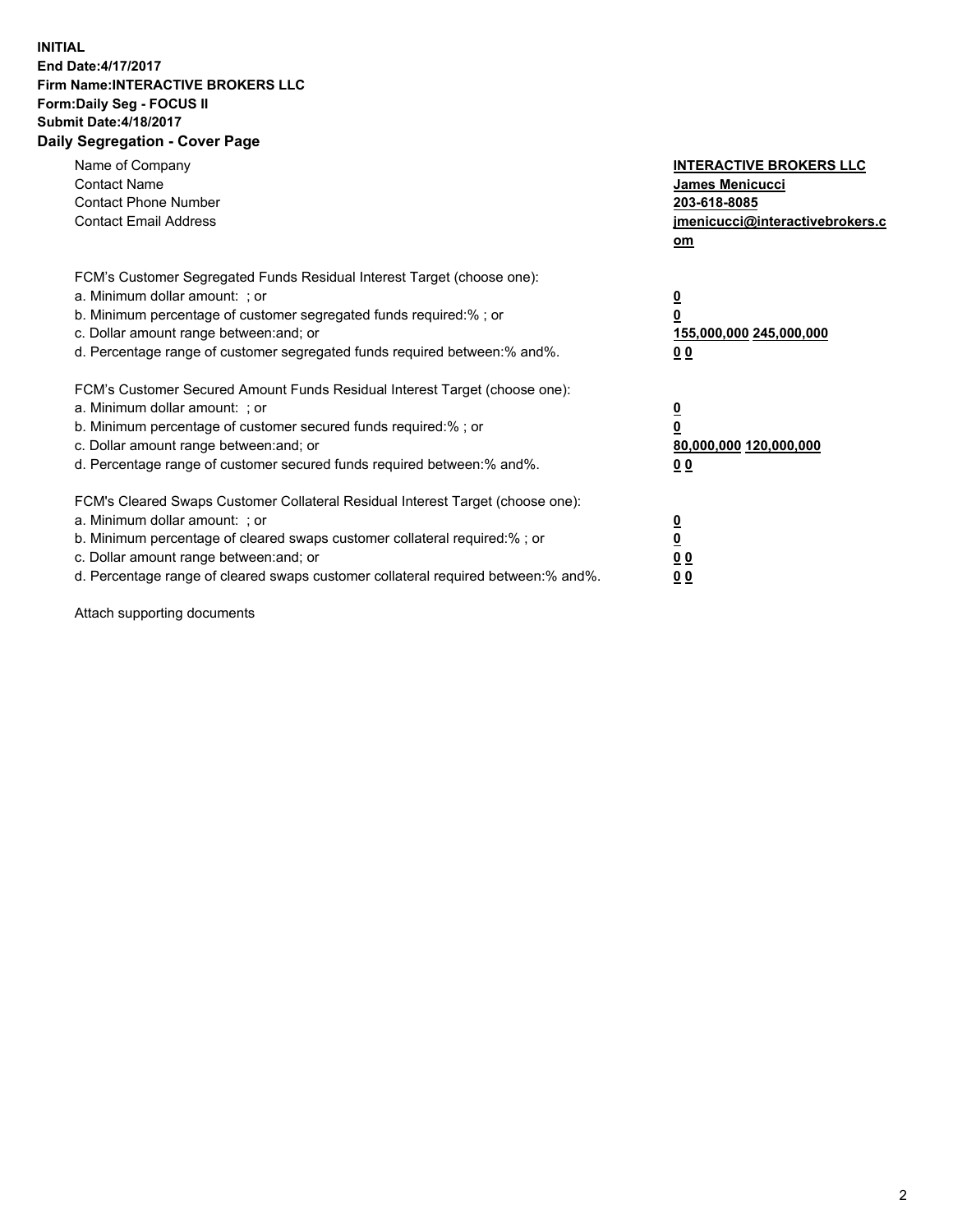## **INITIAL End Date:4/17/2017 Firm Name:INTERACTIVE BROKERS LLC Form:Daily Seg - FOCUS II Submit Date:4/18/2017**<br>**Daily Segregation - Secured Amounts Daily Segregation - Secured**

|     | Daily Segregation - Secured Amounts                                                         |                                  |
|-----|---------------------------------------------------------------------------------------------|----------------------------------|
|     | Foreign Futures and Foreign Options Secured Amounts                                         |                                  |
|     | Amount required to be set aside pursuant to law, rule or regulation of a foreign            | $0$ [7305]                       |
|     | government or a rule of a self-regulatory organization authorized thereunder                |                                  |
| 1.  | Net ledger balance - Foreign Futures and Foreign Option Trading - All Customers             |                                  |
|     | A. Cash                                                                                     | 375,438,933 [7315]               |
|     | B. Securities (at market)                                                                   | $0$ [7317]                       |
| 2.  | Net unrealized profit (loss) in open futures contracts traded on a foreign board of trade   |                                  |
| 3.  |                                                                                             | -15,204,937 [7325]               |
|     | Exchange traded options                                                                     |                                  |
|     | a. Market value of open option contracts purchased on a foreign board of trade              | 39,789 [7335]                    |
|     | b. Market value of open contracts granted (sold) on a foreign board of trade                | -26,403 [7337]                   |
| 4.  | Net equity (deficit) (add lines 1.2. and 3.)                                                | 360,247,382 [7345]               |
| 5.  | Account liquidating to a deficit and account with a debit balances - gross amount           | 81,517 [7351]                    |
|     | Less: amount offset by customer owned securities                                            | 0 [7352] 81,517 [7354]           |
| 6.  | Amount required to be set aside as the secured amount - Net Liquidating Equity              | 360,328,899 [7355]               |
|     | Method (add lines 4 and 5)                                                                  |                                  |
| 7.  | Greater of amount required to be set aside pursuant to foreign jurisdiction (above) or line | 360,328,899 [7360]               |
|     | 6.                                                                                          |                                  |
|     | <b>FUNDS DEPOSITED IN SEPARATE REGULATION 30.7 ACCOUNTS</b>                                 |                                  |
| 1.  | Cash in banks                                                                               |                                  |
|     | A. Banks located in the United States                                                       | 74,375 [7500]                    |
|     | B. Other banks qualified under Regulation 30.7                                              | 0 [7520] 74,375 [7530]           |
| 2.  | Securities                                                                                  |                                  |
|     | A. In safekeeping with banks located in the United States                                   | 411,341,710 [7540]               |
|     | B. In safekeeping with other banks qualified under Regulation 30.7                          | 0 [7560] 411,341,710 [7570]      |
| 3.  | Equities with registered futures commission merchants                                       |                                  |
|     | A. Cash                                                                                     | $0$ [7580]                       |
|     | <b>B.</b> Securities                                                                        | $0$ [7590]                       |
|     | C. Unrealized gain (loss) on open futures contracts                                         | $0$ [7600]                       |
|     | D. Value of long option contracts                                                           | $0$ [7610]                       |
|     | E. Value of short option contracts                                                          | 0 [7615] 0 [7620]                |
| 4.  | Amounts held by clearing organizations of foreign boards of trade                           |                                  |
|     | A. Cash                                                                                     | $0$ [7640]                       |
|     | <b>B.</b> Securities                                                                        | $0$ [7650]                       |
|     | C. Amount due to (from) clearing organization - daily variation                             | $0$ [7660]                       |
|     | D. Value of long option contracts                                                           | $0$ [7670]                       |
|     | E. Value of short option contracts                                                          | 0 [7675] 0 [7680]                |
| 5.  | Amounts held by members of foreign boards of trade                                          |                                  |
|     | A. Cash                                                                                     | 85,520,614 [7700]                |
|     | <b>B.</b> Securities                                                                        | $0$ [7710]                       |
|     | C. Unrealized gain (loss) on open futures contracts                                         | -9,506,332 [7720]                |
|     | D. Value of long option contracts                                                           | 39,789 [7730]                    |
|     | E. Value of short option contracts                                                          | -26,403 [7735] 76,027,668 [7740] |
| 6.  | Amounts with other depositories designated by a foreign board of trade                      | $0$ [7760]                       |
| 7.  | Segregated funds on hand                                                                    | $0$ [7765]                       |
| 8.  | Total funds in separate section 30.7 accounts                                               | 487,443,753 [7770]               |
| 9.  | Excess (deficiency) Set Aside for Secured Amount (subtract line 7 Secured Statement         | 127,114,854 [7380]               |
|     | Page 1 from Line 8)                                                                         |                                  |
| 10. | Management Target Amount for Excess funds in separate section 30.7 accounts                 | 80,000,000 [7780]                |
| 11. | Excess (deficiency) funds in separate 30.7 accounts over (under) Management Target          | 47,114,854 [7785]                |
|     |                                                                                             |                                  |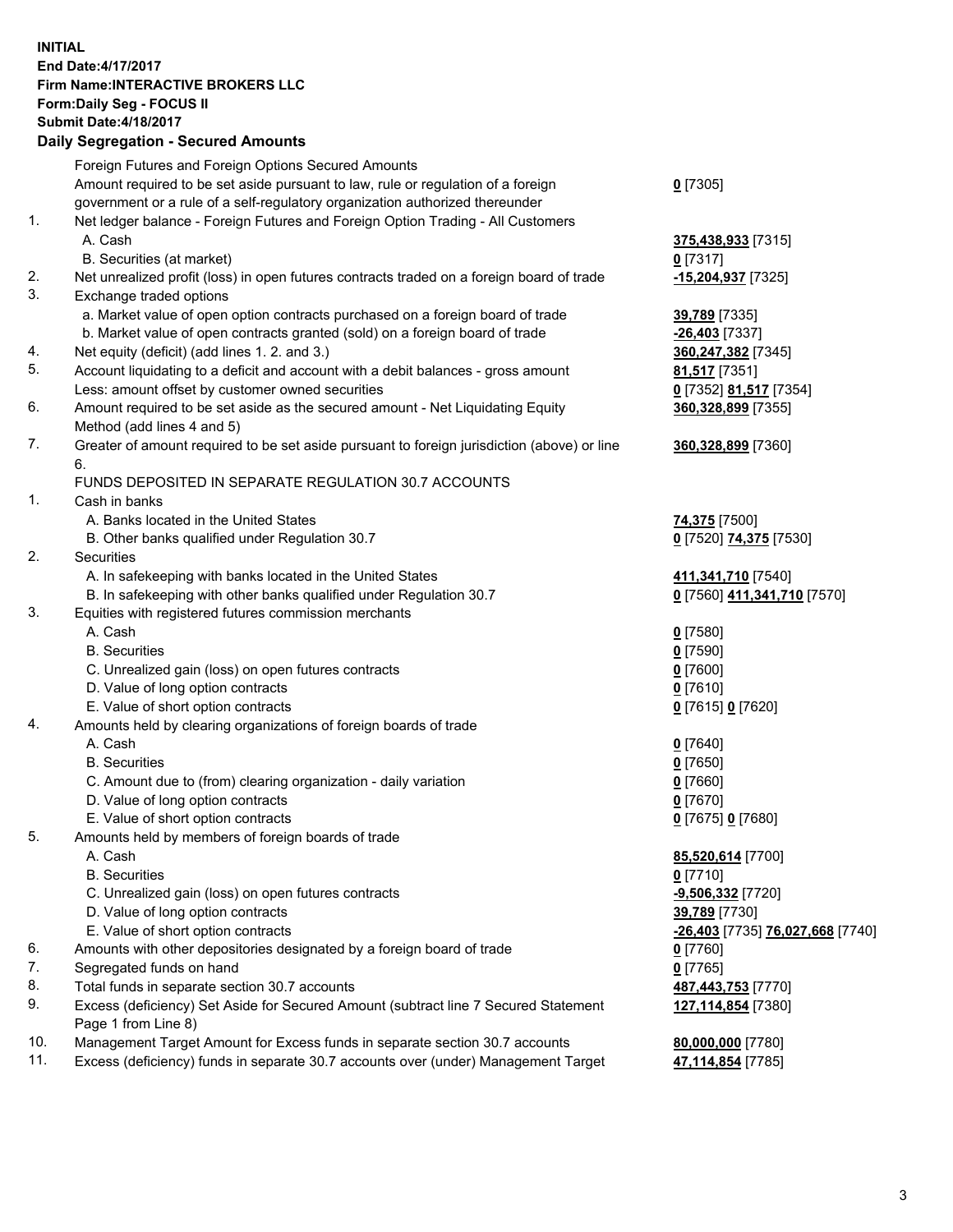**INITIAL End Date:4/17/2017 Firm Name:INTERACTIVE BROKERS LLC Form:Daily Seg - FOCUS II Submit Date:4/18/2017 Daily Segregation - Segregation Statement** SEGREGATION REQUIREMENTS(Section 4d(2) of the CEAct) 1. Net ledger balance A. Cash **3,408,613,716** [7010] B. Securities (at market) **0** [7020] 2. Net unrealized profit (loss) in open futures contracts traded on a contract market **20,154,948** [7030] 3. Exchange traded options A. Add market value of open option contracts purchased on a contract market **128,414,258** [7032] B. Deduct market value of open option contracts granted (sold) on a contract market **-218,012,091** [7033] 4. Net equity (deficit) (add lines 1, 2 and 3) **3,339,170,831** [7040] 5. Accounts liquidating to a deficit and accounts with debit balances - gross amount **138,130** [7045] Less: amount offset by customer securities **0** [7047] **138,130** [7050] 6. Amount required to be segregated (add lines 4 and 5) **3,339,308,961** [7060] FUNDS IN SEGREGATED ACCOUNTS 7. Deposited in segregated funds bank accounts A. Cash **94,609,787** [7070] B. Securities representing investments of customers' funds (at market) **2,177,135,085** [7080] C. Securities held for particular customers or option customers in lieu of cash (at market) **0** [7090] 8. Margins on deposit with derivatives clearing organizations of contract markets A. Cash **18,209,995** [7100] B. Securities representing investments of customers' funds (at market) **1,381,655,142** [7110] C. Securities held for particular customers or option customers in lieu of cash (at market) **0** [7120] 9. Net settlement from (to) derivatives clearing organizations of contract markets **-11,613,877** [7130] 10. Exchange traded options A. Value of open long option contracts **128,389,981** [7132] B. Value of open short option contracts **-218,008,351** [7133] 11. Net equities with other FCMs A. Net liquidating equity **0** [7140] B. Securities representing investments of customers' funds (at market) **0** [7160] C. Securities held for particular customers or option customers in lieu of cash (at market) **0** [7170] 12. Segregated funds on hand **0** [7150] 13. Total amount in segregation (add lines 7 through 12) **3,570,377,762** [7180] 14. Excess (deficiency) funds in segregation (subtract line 6 from line 13) **231,068,801** [7190] 15. Management Target Amount for Excess funds in segregation **155,000,000** [7194] **76,068,801** [7198]

16. Excess (deficiency) funds in segregation over (under) Management Target Amount Excess